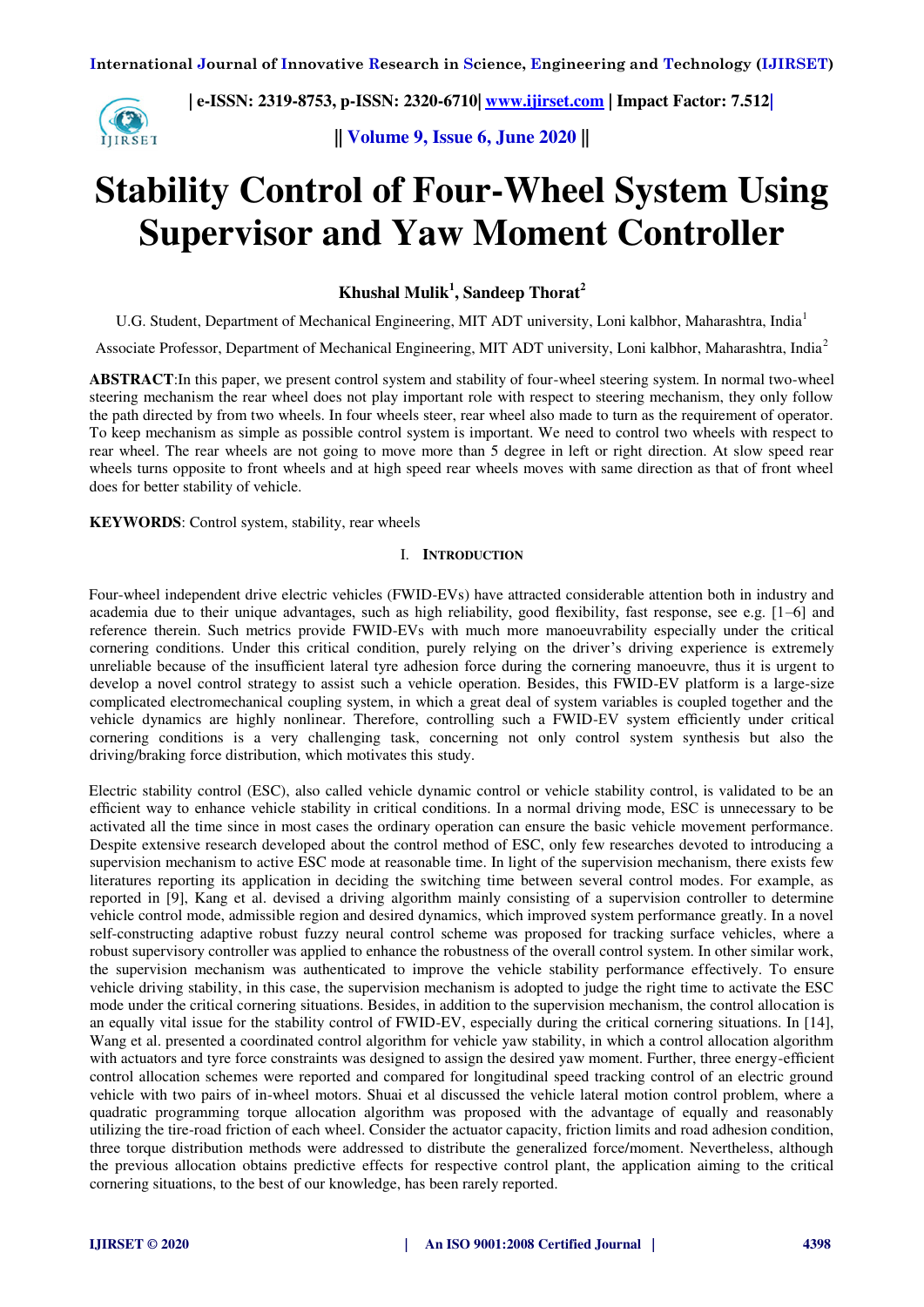

# **|| Volume 9, Issue 6, June 2020 ||**

Meanwhile, notice that the actual tyre forces have much to do with wheel slip effects, thus the wheel slip must be adequately considered as the vehicle obtains satisfactory control performance. In practice, when the slip ratio exceeds the threshold, that is the nominal optimum value, the tyre force will rapidly fall off and be insufficient to provide enough tyre force to stabilize the vehicle. To overcome this drawback, a robust wheel slip controller was designed with sliding mode control technique, by which the sufficient tyre force can be provided for vehicle stability. Later, Ricardo et al. designed a conditional integrate sliding mode wheel slip controller, and the relation between model uncertainty and torque requested by the executive command was further clarified. Whereas, these studies merely investigated slip control in the braking manoeuvre, but as for the FWID-EVs, particularly during the critical cornering situations, it is rather limited for the efficient stability control and exerting the advantages of FWID-EVs only through braking manoeuvre. Therefore, this study designs a slip ratio regulator dedicated to efficient slip regulation not only adopting the braking force, but also employing the traction force, and then providing the sufficient tyre force for maintaining vehicle stability in the critical situations. To sum up, this paper proposes a hierarchical control strategy characterized by supervision mechanism for triggering ESC mode and slip ratio regulation simultaneously to ensure the vehicle stability under the critical cornering situations. The proposed strategy consists of three modules, that is, a yaw moment controller along with a longitudinal velocity controller, a tyre force distributor, and a slip ratio regulator. Specifically, the sliding mode control and direct fuzzy adaptive techniques, due to their parametric insensitivity, strong robustness and disturbance rejection capability are utilized to- construct controllers to overcome the influence of outside disturbance and uncertain rolling resistance. The contribution of this paper is threefold: 1) Focusing on the critical cornering situations, supervision mechanism is introduced to enhance vehicle driving stability, by which the yaw moment controller and slip ratio regulator can be triggered at a right time; 2) Orienting to the FWID-EV, the optimal tyre distribution scheme exhibits best stability during the dangerous critical situations, compared with the other average and dynamic distribution ones; 3) Aiming at integrating functions of controller, distributor and regulator, a three-level control strategy is proposed to assure the stability performance by harmonizing various control effects.



Fig. 1. Vehicle motion in yaw-plane

#### II. **METHODOLOGY**

Control System Synthesis: -The entire control strategy with a three-level architecture is illustrated in Fig. 1, which consists of a yaw moment controller and a longitudinal velocity controller in the first level, a tyre force distributor in the second level and a slip ratio regulator in the third level. Firstly, the supervision mechanism is introduced by designing the supervisor according to the vehicle sideslip angle, yaw rate and road adhesion information, etc. If the vehicle is about to lose stability, the ESC mode will be activated and then it will generate the corrective yaw moment ∆Mz to restore the vehicle yaw motion; otherwise, the normal mode is activated all the time, in which the additional yaw moment is zero. Also, the adaptive fuzzy longitudinal velocity controller is designed to track the desired longitudinal velocity in this level. Secondly, a tyre force distributor is presented to assign the corrective yaw moment and resultant longitudinal force to the executive wheels in the second level. Here, three distribution schemes, i.e., the average distribution, the dynamic distribution and the optimal distribution, are separately developed for comparison. Thirdly, the wheel slip regulator is proposed to regulate the respective net torque of each executive to keep the slip ratio within the slip ratio threshold in the third level. It is worth noting that the developed control strategy is essentially a hierarchical structure, whose multiple closed-loop feature enables the entire vehicle system to be more stable and robust for practical implementation.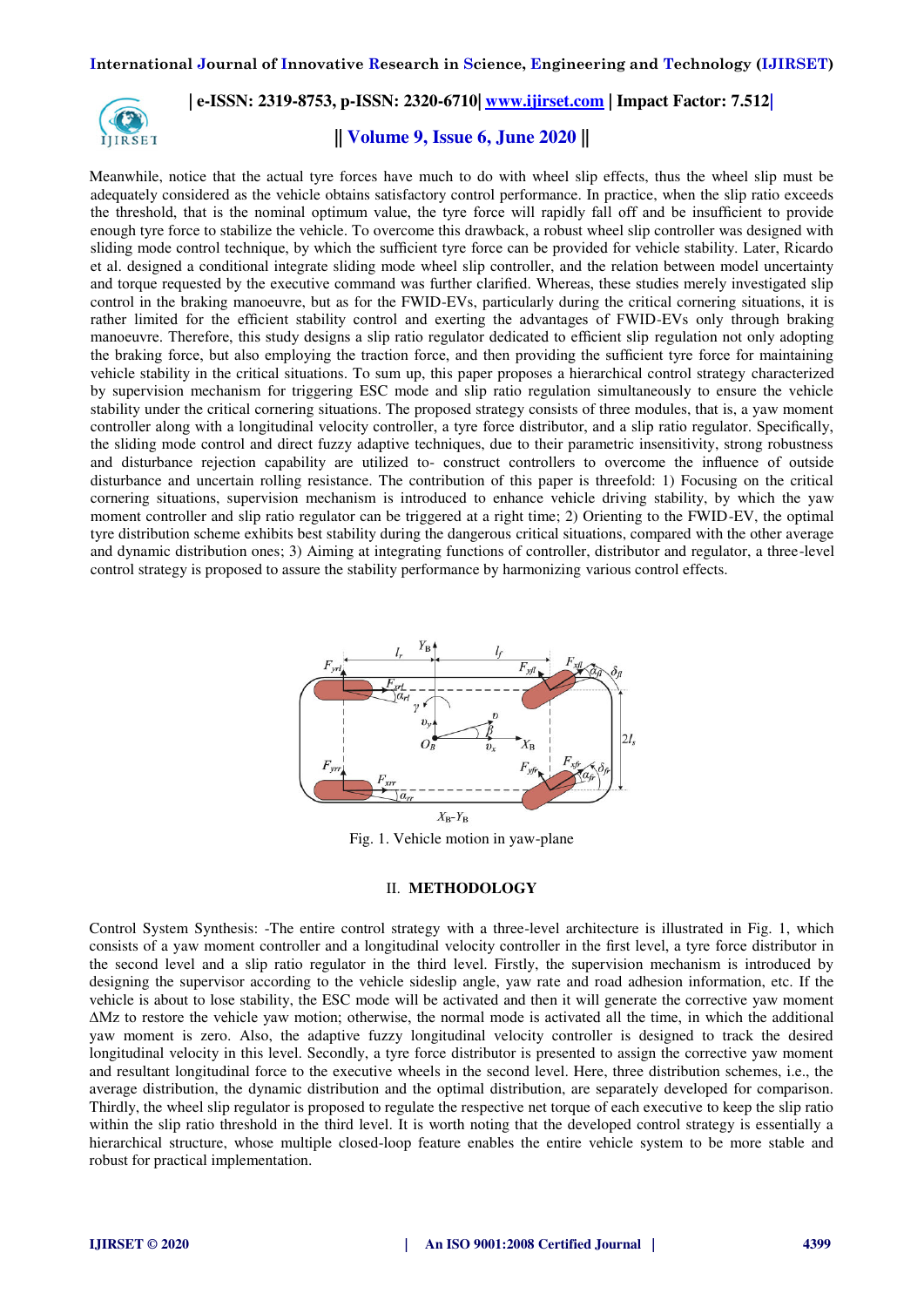

**|| Volume 9, Issue 6, June 2020 ||** 

A. Supervisor and Yaw Moment Controller :- The vehicle stability criteria are very important to the development of the supervision mechanism. For this reason, a stability criterion is thus introduced to supervise the vehicle operation condition, and further to judge whether the ESC mode is activated or not. As well known,  $\beta - \beta$  criteria is validated to be an effective way to improve vehicle stability, thereby widely being used in vehicle stability control system . Thus, the β− ˙ β criteria is employed here, in which the boundaries of the vehicle stability margin are governed by

$$
|\beta + \mathrm{E1}(\mu) \cdot \beta| \leq \mathrm{E2}(\mu) \tag{1}
$$

Apart from vehicle sideslip angle, yaw rate is another significant index for vehicle stability. Therefore, the  $\Delta \gamma = \gamma - \gamma d$ criteria is introduced in the supervisor, as follows

$$
|\Delta \gamma| \le \text{E3}(\delta \mathbf{f}, \mathbf{u}\mathbf{x}) \tag{2}
$$

where E1 and E2 denote the boundary coefficients given in Table I, and E3 =  $0.7$ | $\gamma$ d|. In this way, (1) and (2) constitute the comprehensive criteria for the vehicle stability, that is the supervisor, which determines whether to trigger the ESC mode. Because of strong robustness and disturbance rejection capability mentioned previously, the sliding mode control technique is hence adopted to construct the corrective yaw moment controller. With the introduced corrective yaw moment ∆Mz, the entire yaw motion presented in (Fig 1) can be repressed as

$$
Iz \dot{\gamma} = Iffyf - IrFyr + \Delta Mz = Mz \tag{3}
$$



Fig. 2. Entire control architecture.

|--|

| Tire-road friction coefficient | $ \beta + E_1\dot{\beta}  \leq E_2$ |       |
|--------------------------------|-------------------------------------|-------|
|                                | $E_1$                               | Eэ    |
| $\mu < 0.2$                    | 0.284                               | 2.577 |
| $0.2 \leq \mu < 0.4$           | 0.297                               | 3.345 |
| $0.4 \leq \mu < 0.6$           | 0.303                               | 4.228 |
| $0.6 \leq \mu < 0.8$           | 0.357                               | 4.654 |
| $0.8 \leq \mu < 1.0$           | 0.357                               | 5.573 |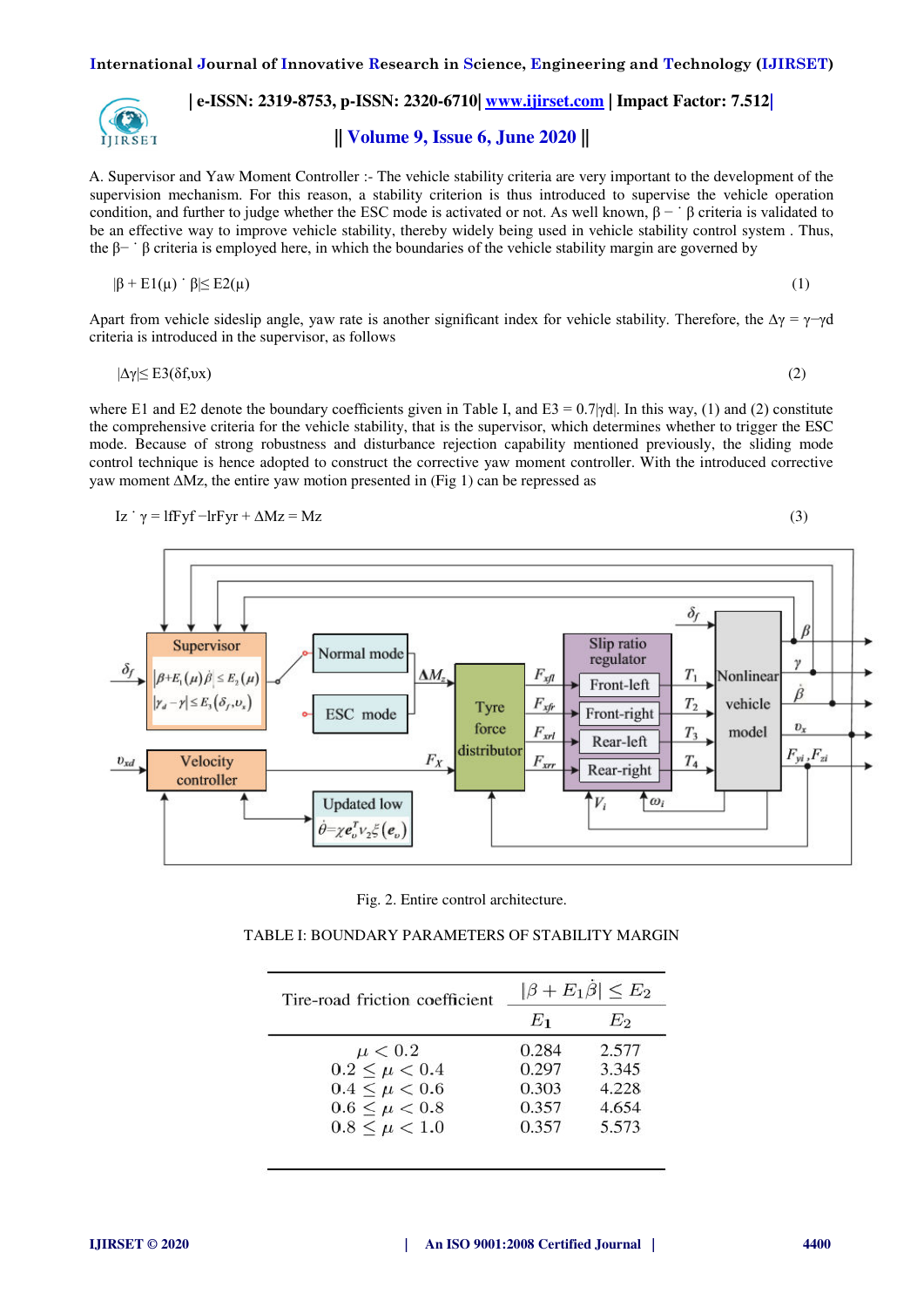

**|| Volume 9, Issue 6, June 2020 ||** 

where Mz is the total yaw moment. With simultaneous consideration of the vehicle sideslip angle and yaw rate, a composite sliding mode surface is defined as follows

$$
s = \gamma d - \gamma + \%(\beta d - \beta) \tag{4}
$$

where % is the weighting factor used to balance the control effects of the vehicle sideslip angle and yaw rate. Differentiating (12) with respect to time, it yields that

$$
s = \gamma d - \gamma + \% \left( \beta d - \beta \right) = \gamma d - Mz / Iz + \% \left( \beta d - \beta \right)
$$
 (5)

By the equivalent reaching law  $\cdot$  s = -nsgn(s), together with (3) and (5), the desired corrective yaw moment can be obtained by

$$
\Delta M z = Iz(\eta s g n(s) + \%(\dot{\beta} d - \dot{\beta}) + \dot{\tau} d) - If \hat{f} f + Ir \hat{f} y r + Iz \hat{f} d
$$
\n(6)

where  $\eta$  is the positive design parameter, sgn( $\cdot$ ) is the sign function,  $\tau$  d represents the disturbance, and  $\hat{ }\;$  Fyf,  $\hat{ }\;$  Fyf are the estimated lateral tyre forces of the front and rear axles, respectively (see [30] for more details about this estimation method). In addition, consider the uncertain parameter Iz∈ [Izmin,Iz max], the nominal value of the moment of inertia Iz can be obtained by  $\overline{z} = \sqrt{z}$  IzminIz max, with Izmin,Iz max being the minimum and maximum values of Iz, respectively.

B. Longitudinal Velocity Controller:- To track the desired longitudinal velocity υxd, an adaptive fuzzy controller is designed in presence of uncertain roll resistance and aerodynamic term to calculate the required longitudinal force. Define the velocity tracking error as eux = υxd −υx, with vehicle longitudinal motion equation in (1), it can be induced that

$$
cvx = vxd - 1/m(FX - Cav2 x + mvy\gamma - mshsy' \varphi)
$$
\n(7)

 Considering the vehicle dynamics system is such sophisticated that the accuracy values are unavailable in practice, and therefore, the fuzzy logic adaptive approach is adopted to deal with this problem in view of its excellent ability of approximating an arbitrary nonlinear function. Compared with the indirect adaptive fuzzy control, the direct adaptive one possesses better approximation capability, in addition to avoiding singular problem associated with controller design process, which is thus adopted to construct controller. The direct adaptive fuzzy logic controller can be designed as follows

$$
\hat{u} = \hat{u}D(x|\theta) \tag{8}
$$

where  $\hat{u}$ D is a fuzzy logic system, x is the state-space vector, and  $\theta$  is a set of tenable parameters. By controller (8), the closed-loop dynamics can be formulated as

$$
\dot{\mathbf{e}} = \Lambda \mathbf{e} + \rho [\hat{\mathbf{u}} \cdot \hat{\mathbf{u}} \cdot \mathbf{D}(\mathbf{x}|\theta)] \tag{9}
$$

where  $\hat{u}$ ∗ is an optimal control input, e = (xd -x, ˙ xd - ˙ x)T,  $\rho = [0, b]T$ , and  $\Lambda = [0, -1; k2, -k1]$  with k1,k2 being the positive design parameters. Afterwards, the optimal parameter can be given by

$$
\theta^* = \arg \prod_{\theta \in R_i = 1}^2 \left[ \sup_{x \in R^2} \left| \hat{u}_D(x|\theta) - \hat{u}^* \right| \right] \tag{10}
$$

If the minimum approximation error of the control system is defined as  $u^* = u_D(x|\theta^*) - u^*$ , then the closed-loop dynamic error system (9) can be obtained as  $\vec{e} = \Lambda e + \rho [u_D(x|\theta^*) - u_D(x|\theta)] - \rho \tilde{u}$ . Furthermore, consider an fuzzy logic system, the direct fuzzy logic controller can be formulated by  $u^{\hat{}} = u^{\hat{}}_D(x|\theta) = \theta^T \zeta(x)$ . Finally, the closed-loop system (9) can be further formulated as

$$
e^{\cdot} = \Lambda e + \rho(\theta^* - \theta)^T \zeta(x) - \rho u^* \tag{11}
$$

Then, the parameters set can be updated in real-time with the following adaptive law

$$
\theta = \chi e^T v_2 \xi(x) \tag{12}
$$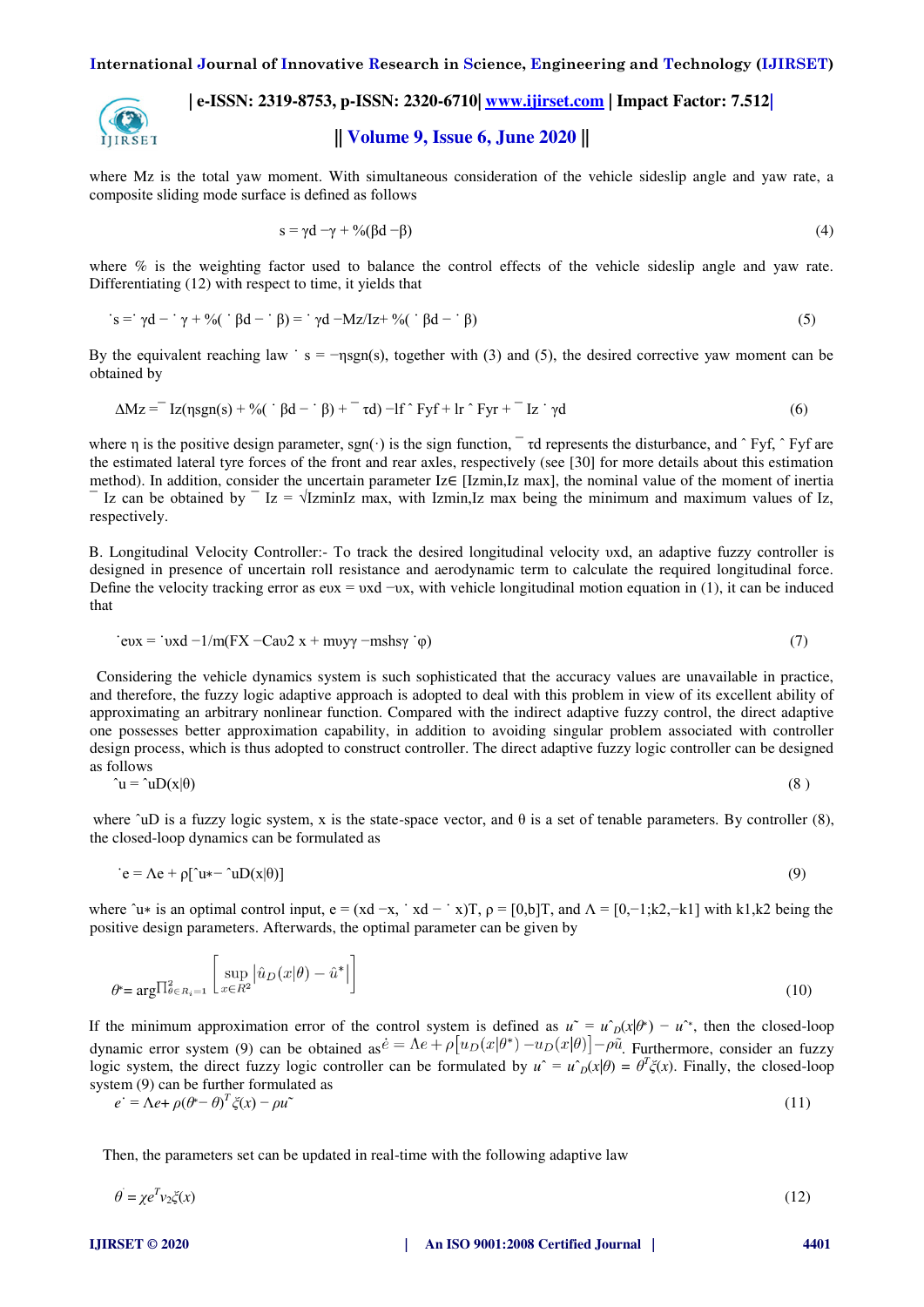

**|| Volume 9, Issue 6, June 2020 ||** 

where  $\chi$  is the positive design parameter and  $v_2$  is the last column of matrix Y. Here, Y is a positive define matrix determining the closed-loop performance, which satisfies  $\Lambda^T Y + \Lambda Y^T = -\Gamma$ , with  $\Gamma \in R^{2 \times 2}$  being an arbitrary define positive matrix for the second-order system.

Since  $e_{\alpha x} = v_{x} - v_x$ , it results in  $e_{\alpha x} = v_{x} - v_x$ . Here,  $e_v = [e_{\alpha x} e_{\alpha x}]^T$  is chosen as the input variable of fuzzy system. Hence, the direct fuzzy adaptive controller for longitudinal velocity is obtained by

$$
\hat{u}_v(e_v|\theta_v) = \theta_v^T \xi(e_v) \tag{13}
$$

with the following adaptive law

$$
\dot{\theta}_v = \chi e_v^T \nu_2 \xi(e_v) \tag{14}
$$

In the end, the required resultant longitudinal force can be ultimately obtained by

$$
F_X = u^{\hat{}}_v(e_v|\theta_v). \tag{15}
$$

C. Slip Ratio regulator :-When the slip ratio is fluctuating within the threshold, the net torque can be governed by  $T_i$ =  $F_{\rm xif}$ <sup> $\epsilon$ </sup>. Alternatively, when the magnitude of slip ratio  $\lambda_i$ exceeds its threshold, the slip ratio regulator will be activated to regulate the wheel slip ratio within the threshold. In particular, once the slip ratio regulator is activated, the actual slip ratio will be forced to track the desired one rather than the threshold. In this scenario, it takes the braking manoeuvre  $(r_e\omega_i \le V_i)$  for example to design the slip ratio regulator. The wheel slip ratio in the braking manoeuvre is governed by

$$
\lambda_i = \frac{r_e \omega_i - V_i}{V_i} \tag{16}
$$

Substituting (4) into the time derivative of (16) results in that

$$
\dot{\lambda}_i = -\frac{V_i}{V_i}(1 + \lambda_i) + \frac{r_e}{J_w V_i}(T_i - r_e F_{xi})
$$
\n(17)

To drive the actual wheel slip ratio to track the desired slip ratio, the sliding mode control technique is employed to achieve the desired slip ratio tracking. The sliding mode surface is defined as

$$
si = \lambda i - \lambda i, d \tag{18}
$$

where  $\lambda_i$ <sub>*id*</sub> denotes the desired slip ratio. Clearly, the control objective is achieved when  $s_i = 0$ ; to realize this, the system state is driven to the sliding mode surface by introducing the following reaching law

$$
s \stackrel{\text{.}}{=} -\varepsilon_{ki} s_i - \varepsilon_{si} \text{sgn}(s_i) \tag{19}
$$

where *εki,si*is a positive design parameter. By solving (19), the required wheel torque can be obtained as

$$
T_i = \frac{J_w V_i}{r_e} \left[ \frac{V_i}{V_i} (1 + \lambda_i) + \frac{r_e^2 F_{xi}}{J_w V_i} - \dot{\lambda}_{i,d} - \varepsilon_{si} s_i \right].
$$
 (28)

Similarly, in the driving maneuver, namely  $r_e \omega_i$ <sup>*> V<sub>i</sub>*, the corresponding wheel torque can be obtained by such</sup> procedures presented in braking condition, which can be ultimately achieved as

$$
T_i = \frac{J_w \omega_i^2 r_e}{V_i} \left[ \frac{V_i}{r_e \omega_i} + \frac{V_i}{J_w \omega_i^2} F_{xi} + \dot{\lambda}_{i,d} - \varepsilon_{si} s_i \right]
$$
(21)

where  $T_i(i=1,2,3,4)$  denotes the expected wheel torque. Then, the output torques, together with the front-wheel steering angle signal, will act on the nonlinear vehicle model eventually.

#### **III. CONCLUSION**

This paper reported a control strategy to improve the stability performance of FWID-EVs in the critical cornering situations by introducing the supervision mechanism for yaw moment control and slip ratio regulation simultaneously. Firstly, the supervision mechanism was introduced in both yaw moment control and slip ratio regulation for the effective control of vehicle stability during the critical situations. Secondly, ADS, DDS and ODS were discussed and contrasted separately in improving the vehicle stability subject to the control allocation of FWID-EVs. Thirdly, the three-level control strategy was presented through integrating functions of the controller, distributor and regulator.